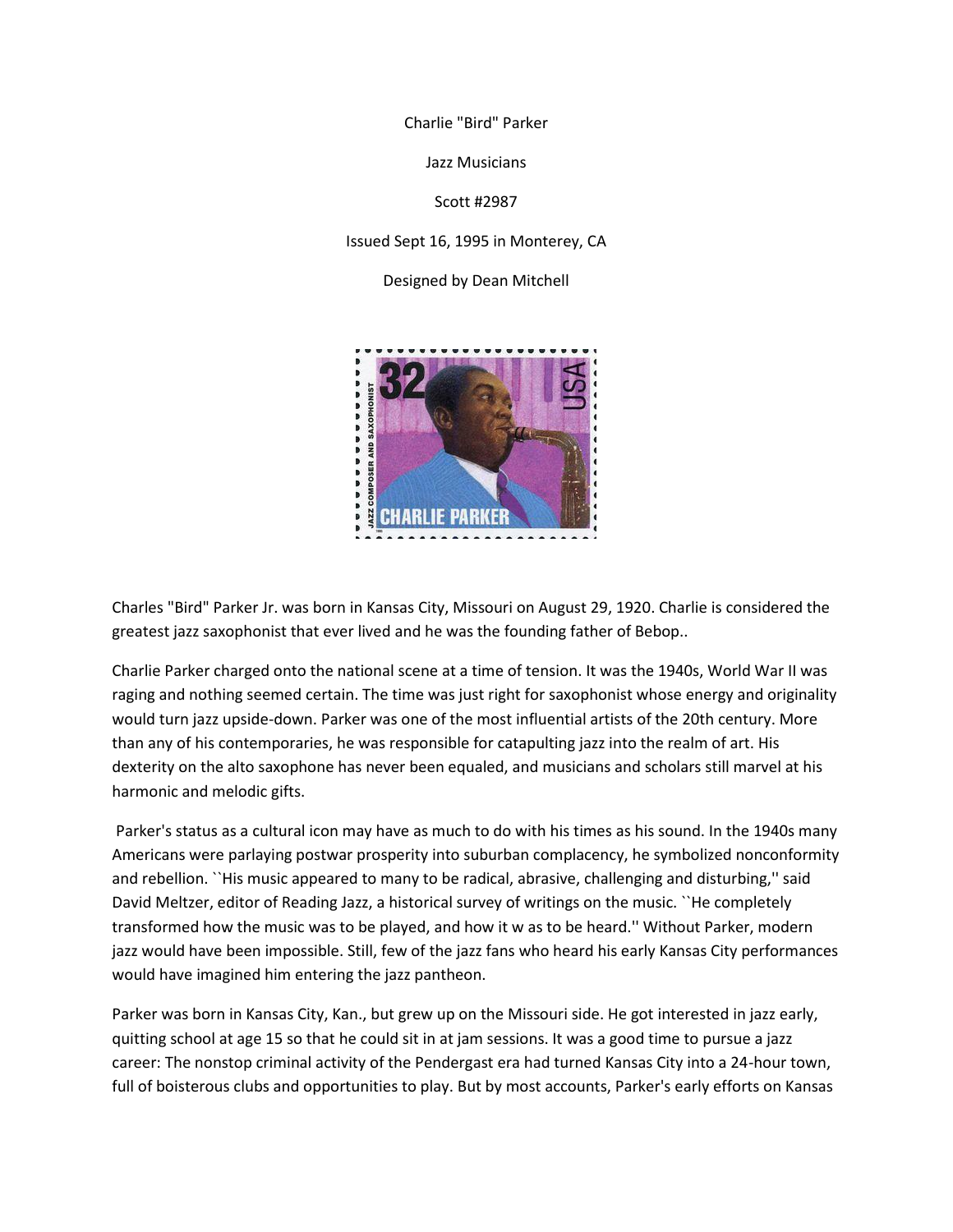City bandstands were less than successful. An apocryphal story tells of drummer Jo Jones throwing a cymbal at the saxophonist to shoo him away from a jam session. The rejection prompted Parker to head for what jazz musicians call ``the woodshed.'' That means working at the music steadily, emerging only when you feel you're good enough.

And soon enough, he got better. His improved sound - influenced by the serene style of Lester Young began to earn him the respect of local musicians. Still, in the early 1940s Parker left for New York, where he had heard that new things were happening. Upon arrival, he quickly found his place among a group of musicians who regularly gathered at a Harlem jazz venue called Minton's Playhouse. Among them were trumpeter Dizzy Gillespie, pianist Thelonious Monk and drummer Kenny Clarke. They were al l into a new thing that came to be called bebop. With its fast tempos, jumpy melodies and small-group orientation, bebop was a bold alternative to the swinging big-band jazz that had held sway during World War II. It wasn't dance music, and it wasn't designed to fade into the background. Instead, it was music designed for serious listening. And the mostly African-American musicians who invented it saw it not only as a way to express themselves, but also to gain them the kind of respect afforded classical musicians. They saw themselves not as entertainers, but as artists. ``They had created a language that was different than that of their predecessors,'' said trumpeter Roy Hargrove, who recently recorded an album of Parker tunes with bassist Christian McBride and pianist Stephen Scott. ``These were musicians who were getting frustrated with the constraints that the swing style was putting on them.''

Although Parker collaborated with other musicians in working out some of the tenets of bebop (so named because of the music's quirky character), he is generally considered most responsible for its creation, said Nathaniel Mackey, co-editor of the book Moment's Notice: Jazz in Poetry & Prose. ``His importance is widely acknowledged and widely agreed upon,'' said Mackey, who is professor of literature at the University of California, Santa Cruz. ``He brought the music known as jazz into its modern incarnation.

``It wasn't just him - that needs to be stressed. He, Dizzy Gillespie and Thelonious Monk were the three main forces. But Parker was recognized even among his peers as a leader of sorts - the kind of person people reserve the term 'genius' for.'' At the time, some jazz fans held Parker and his colleagues in contempt. They longed for the more comforting, less anxious rhythms of swing, and looked upon the boppers as enemies of the music. They also opposed the drug-ridden lifestyle of some o f the musicians involved. (Parker was well-known for his abuse of drugs.)

This anti-bop attitude persisted for many years. Writing in the 1960s, the British poet and jazz critic Philip Larkin condemned bebop as an unfortunate example of modernism in the arts. "How glibly I had talked of modern jazz,'' he wrote in All What Jazz: A Record Diary, ``without realizing the force of the adjective: this was modern jazz, and Parker was a modern jazz player just as Picasso was a modern painter and Pound a mode rn poet ... There could hardly have been a conciser summary of what I don't believe about art.'' From its inception, this new form of jazz was well on its way to becoming marginalized - art music still performed in clubs but suitable for concert halls. Although bebop was never as popular as the big-band sound, the music quickly became codifi ed as the soundtrack of the intellectual and the hip. Parker, after all, seemed to be a hipster's ideal - cool and soulful, spontaneously